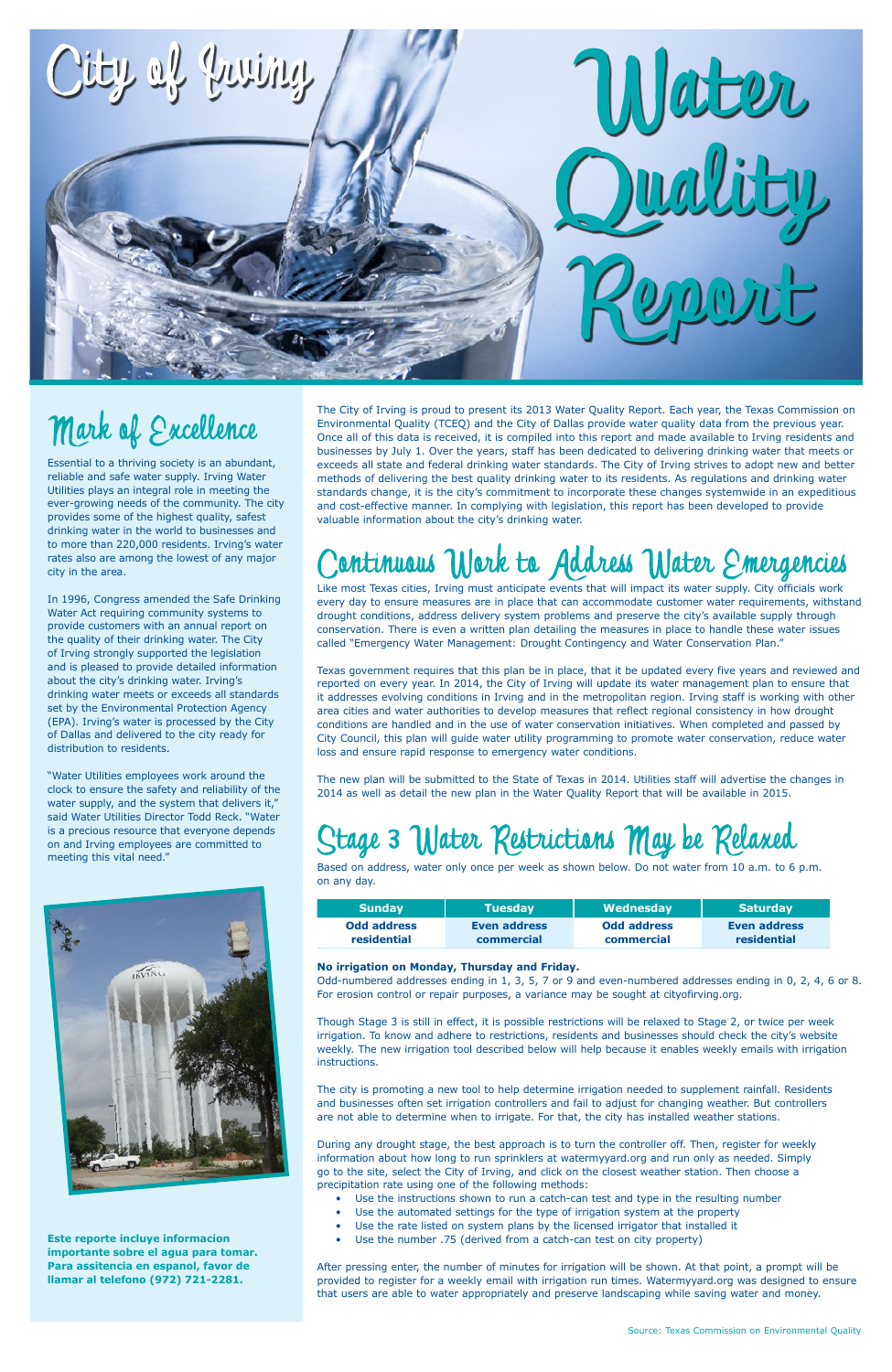

# Safe Drinking

Most of Irving's water travels from Lake Chapman to Lewisville Lake and is then treated by the City of Dallas. Irving owns water rights for water in Lake Chapman, which was previously known as Cooper Reservoir. Some of the City of Irving's water is purchased directly from the City of Dallas to supplement the Lake Chapman water. The City of Dallas uses surface water from the following sources: Lake Ray Hubbard, Lake Tawakoni, Lake Grapevine, Lewisville Lake and Lake Ray Roberts. The TCEQ has completed a Source Water Susceptibility Report for all drinking water systems that own their sources. This report describes the susceptibility and types of contaminants that may come into contact with the drinking water source based on human activities and natural conditions. For more information on source water assessments and protection efforts, call (972) 721-2281.



Under the Safe Drinking Water Act (SDWA), the EPA is responsible for setting national limits for hundreds of substances in drinking water and also specifies various treatments that water systems must use to remove these substances. Similarly, Food and Drug Administration (FDA) regulations establish limits for contaminants in bottled water, which must provide the same protection for public health. Each system continually monitors for these substances and reports directly to the EPA if they were detected in the drinking water. The EPA uses this data to ensure that consumers are receiving clean water and verifies that states are enforcing the laws that regulate drinking water.

This publication conforms to the federal regulation under SDWA requiring water utilities to provide detailed water quality information to each of their customers annually. For more information about this report, to request additional copies, or for any questions or concerns relating to drinking water, contact Environmental Compliance at (972) 721-2281 or email tmoore@cityofirving.org.



## Substances Expected to be in Drinking Water

Certain groups may be more vulnerable than the general population to contaminants, such as Cryptosporidium, in drinking water. Infants; some elderly or immunocompromised persons such as those undergoing chemotherapy for cancer; those who have undergone organ transplants; those who are undergoing treatment with steroids; and people with HIV/AIDS or other immune system disorders can be particularly at risk of contracting infections. Those who fall under these categories should seek advice about drinking water from a physician or health care provider.

Additional guidelines on appropriate means to lessen the risk of infection by Cryptosporidium are available from the Safe Drinking Water Hotline at (800) 426-4791.

## What's in the Water?

The sources of drinking water (both tap and bottled water) include rivers, lakes, streams, ponds, reservoirs, springs and wells. As water travels over the surface of the land or through the ground, it dissolves naturally occurring minerals and, in some cases, radioactive material, and can pick up substances resulting from the presence of animals or from human activity.

#### **Contaminants that may be present in source water include:**

- Microbial contaminants, such as viruses and bacteria, which may come from sewage treatment plants, septic systems, agricultural livestock operations and wildlife
- Inorganic contaminants, such as salts and metals, which can be naturally occurring or result from urban stormwater runoff, industrial or domestic wastewater discharges, oil and gas production, mining or farming
- Pesticides and herbicides, which may come from a variety of sources such as agriculture, urban stormwater runoff and residential uses
- Organic chemical contaminants, including synthetic and volatile organic chemicals, which are byproducts of industrial processes and petroleum production, and also can come from gas stations, urban stormwater runoff and septic systems
- Radioactive contaminants, which can be naturally occurring or be the result of oil and gas production, and mining activities

To ensure that tap water is safe to drink, the EPA prescribes regulations that limit the amount of certain contaminants in water provided by public water systems. FDA regulations establish limits for contaminants in bottled water, which must provide the same protection for public health. Many constituents (such as calcium, sodium, or iron), which are often found in drinking water, can cause taste, color and odor problems. The taste and odor constituents are called secondary constituents and are regulated by the State of Texas, not the EPA. These constituents are not causes for health concern. Therefore, secondaries are not required to be reported in this document, but may greatly affect the appearance and taste of the water.

When drinking water meets federal standards, there may not be any health benefits to purchasing bottled water. More information about contaminants and potential health effects can be obtained by calling the EPA's Safe Drinking Water Hotline at (800) 426-4791.

## Where Does the City Get its Drinking Water?

Irving Water Utilities is pleased to report that during the past year the water delivered to Irving homes and businesses complied with, or exceeded, all state and federal drinking water requirements. The table on the next page lists the substances that were detected in the city's drinking water during 2013. Although all of the substances listed are under the Maximum Contaminant Level (MCL) set by the EPA, and therefore not expected to cause any health risks, it is important that residents know exactly what was detected and how much of the substance was present in the water.

#### **What are coliforms?**

Total coliform bacteria are used as indicators of microbial contamination of drinking water because testing for them is easy. While these organisms do not cause disease, they are often found in association with other microbes that are capable of causing disease. Coliform bacteria are more hardy than many disease-causing organisms; therefore, their absence from water is a good indication that the water is microbiologically safe for human consumption.

#### **How to determine if there's a problem with drinking water?**

If the amount of a contaminant exceeds a predetermined safe level in drinking water (MCL, Action Level, etc.), residents will be notified via newspapers, radio, television, the city's iALERT system and other means within 24 hours of receiving test results. With the notification, there will be instructions on the appropriate actions to take to prevent health risks.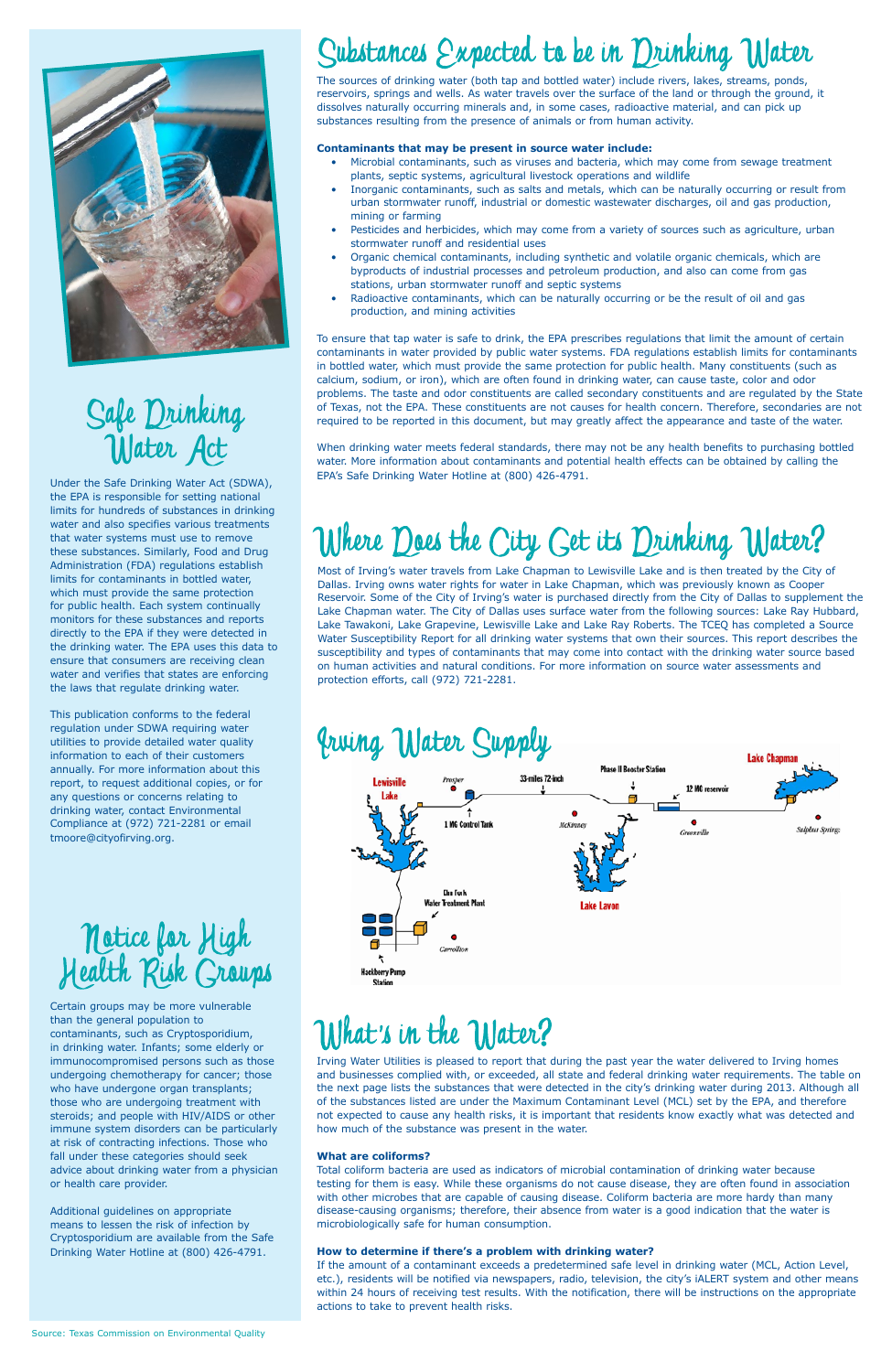#### **Table Definitions**

- **Action Level (AL)** The concentration of a contaminant which, if exceeded, triggers treatment or other requirements that a water system must follow.
- **Maximum Contaminant Level (MCL)** The highest level of a contaminant that is allowed in drinking water. MCLs are set as close to the MCLGs as feasible using the best available treatment technology.
- **Maximum Contaminant Level Goal (MCLG)** The level of a contaminant in drinking water below which there is no known or expected risk to health. MCLGs allow for a margin of safety.
- **Maximum Residual Disinfectant Level (MRDL)** The highest level of disinfectant allowed in drinking water. There is convincing evidence that addition of a disinfectant is necessary for control of microbial contaminants.
- **Maximum Residual Disinfectant Level Goal (MRDLG)** The level of a drinking water disinfectant below which there is no known or expected risk to health. MRDLGs do not reflect the benefits of the use of disinfectants to control microbial contamination.
- **Millerems per year (mrem/year)**  Measure of radiation absorbed by the body.
- **ND** Not detected.
- **Nephelometric Turbidity Units (NTU)** Measurement of turbidity in water.
- **Picocuries per liter (pCi/L)** A measure of radioactivity.
- **Point of Entry (POE)** Point of entry.
- **Treatment Technique (TT)** A required process intended to reduce the level of a contaminant in drinking water.
- **Turbidity**  A measure of clarity of drinking water. The lower the turbity the better.
- **mfl** million fibers per liter (a measure of asbestos)
- **ppt** parts per trillion, or nanograms per liter
- **ppq** parts per quadrillion, or picograms per liter
- **ppb** parts per billion
- **ppm** parts per million

**Lead and Copper**

If present, elevated levels of lead can cause serious health problems, especially for pregnant women and young children. Lead in drinking water is primarily from materials and components associated with service lines and home plumbing. This water supply is responsible for providing high-quality drinking water, but cannot control the variety of materials used in plumbing components. When water has been sitting for several hours, you can minimize the potential for lead exposure by flushing the tap for 30 seconds to 2 minutes before using water for drinking or cooking. If you are concerned about lead in your water, you may have your water tested. Information on lead in drinking water, testing methods and steps you can take to minimize exposure is available from the Safe Drinking Water Hotline or at epa.gov/drink/safewater/lead

| Year |        |     | Contaminant   90th Percentile   No. of Sites Exceeding Action Level   Action Level |               | <b>Unit of Measure</b> | Source of Contaminant \                                                                                   |
|------|--------|-----|------------------------------------------------------------------------------------|---------------|------------------------|-----------------------------------------------------------------------------------------------------------|
| 2012 | Lead   | 3.0 |                                                                                    | ᆂᆑ            | ppb                    | Corrosion of household plumbing systems; erosion of<br>natural deposits                                   |
| 2012 | Copper | 0.3 |                                                                                    | $1.3^{\circ}$ | ppm                    | Corrosion of household plumbing systems; erosion of<br>natural deposits; leaching from wood preservatives |

*Source: City of Irving*

#### **Inorganic Contaminants**

| Year | <b>Contaminant</b>              | <b>Average</b><br><b>Level</b> | <b>Minimum</b><br><b>Level</b> | <b>Maximum</b><br><b>Level</b> | <b>MCL</b> | <b>MCLG</b>  | <b>Unit of</b><br><b>Measure</b> | <b>Source of Contaminant</b>                                                                              |
|------|---------------------------------|--------------------------------|--------------------------------|--------------------------------|------------|--------------|----------------------------------|-----------------------------------------------------------------------------------------------------------|
| 2013 | Fluoride                        | 0.40                           | 0.32                           | 0.44                           | -4         | -4           | ppm                              | Erosion of natural deposits; water additive that promotes strong teeth                                    |
| 2013 | Nitrate (as N)                  | 0.53                           | 0.29                           | 1.06                           | 10         | 10           | ppm                              | Runoff from fertilizer use; leaching from septic tanks, sewage, erosion of natural deposits               |
| 2013 | Nitrite (as N)                  | 0.017                          | < 0.004                        | 0.0315                         |            |              | ppm                              | Runoff from fertilizer use; leaching from septic tanks, sewage, erosion of natural deposits               |
| 2013 | Manganese                       | 2.16                           | < 0.400                        | 6.49                           | 50         |              | ppb                              | Naturally occurs in rocks and soil                                                                        |
| 2013 | Bromate                         | < 1.0                          | < 1.0                          | < 5.0                          | 10         | 0            | ppb                              | Byproduct of drinking water disinfection                                                                  |
| 2013 | Barium                          | 23.2                           | 14.7                           | 36.3                           | 200        | 200          | ppb                              | Discharge of drilling wastes from metal refineries; erosion of natural deposits                           |
| 2013 | Arsenic                         | 1.65                           | 1.42                           | 2.09                           | 10         | 0            | ppb                              | Erosion of natural deposits; runoff from orchards; runoff from glass and electronics<br>production wastes |
| 2011 | Gross Beta<br>Particle Activity | 5.3                            | $\overline{4}$                 | 7.2                            | 50         | $\mathbf{0}$ | pCi/L                            | Decay of natural and man-made deposits                                                                    |
| 2013 | Aluminum                        | 25.4                           | 7.1                            | 41.6                           | 200        |              | ppb                              | Naturally occurs in rocks and soil                                                                        |
| 2013 | Chromium                        | 0.643                          | 0.521                          | 0.707                          | 100        | 100          | ppb                              | Discharge from steel and pulp mills; erosion of natural deposits                                          |
| 2013 | Selenium                        | 2.86                           | 2.20                           | 4.08                           | 50         | 50           | ppb                              | Discharge from petroleum and metal refineries; erosion of natural deposits;<br>discharge from mines       |
| 2011 | Combined Radium<br>(226 & 228)  | 1.0                            | 1.0                            | 1.0                            | 5          | $\mathbf 0$  | pCi/L                            | Erosion of natural deposits                                                                               |

*Source: City of Dallas*

#### **Organic Contaminants**

| Year | Contaminant     |       | Average Level   Minimum Level   Maximum Level   \ |      | <b>MCL</b> | <b>MCLG</b> | <b>Unit of</b><br><b>Measure</b>               | <b>Source of Contaminant</b> |
|------|-----------------|-------|---------------------------------------------------|------|------------|-------------|------------------------------------------------|------------------------------|
| 2013 | Atrazine        | <0.08 | < 0.08                                            | 0.18 |            |             | Runoff from herbicide used on row crops<br>ppb |                              |
| 2013 | <b>Simazine</b> | 0.15  | 0.07                                              | 0.27 |            |             | ppb                                            | Herbicide runoff             |

*Source: City of Dallas*

#### **Maximum Residual Disinfectant Level**

| <b>Year</b>        | <b>Disinfectant</b> |      |      | Average Level   Minimum Level   Maximum Level   MRDL | <b>TI MRDLG L</b> | <b>Nunit of Measure</b> | <b>Source of Disinfectant</b>         |
|--------------------|---------------------|------|------|------------------------------------------------------|-------------------|-------------------------|---------------------------------------|
| 2013               | Chloramine Residual | 2.88 | 0.52 | . .                                                  | 4*                | ppm                     | Disinfectant used to control microbes |
| *As annual average |                     |      |      |                                                      |                   |                         | Source: City of Irving                |

#### **Disinfection Byproducts**

| <b>Year</b> | <b>Contaminant</b>           | <b>Average Level</b> |      | Minimum Level   Maximum Level  | <b>MCL</b> | <b>NUnit of Measure <math>^{\prime}</math></b> | <b>Source of Contaminant</b>             |
|-------------|------------------------------|----------------------|------|--------------------------------|------------|------------------------------------------------|------------------------------------------|
| 2013        | Total Haloacetic Acids       | 14.,                 | 4.20 | <u>. 7</u>                     | 60         | ppb                                            | Byproduct of drinking water disinfection |
| 2013        | <b>Total Trihalomethanes</b> | 10.5                 | 1.63 | 10 <sup>7</sup><br><b>19.9</b> | 80         | ppb                                            | Byproduct of drinking water disinfection |

*Source: City of Irving*

**Unregulated Contaminants**

Unregulated contaminants are those for which EPA has not established drinking water standards. The purpose of unregulated contaminant monitoring is to assist EPA in determining the occurrence of unregulated contaminants in drinking water and whether future regulation is warranted. Any unregulated contaminants detected are reported in the following table. For additional information and data visitepa.gov/safewater/ucmr/ucmr2/index.html or call the Safe Drinking Water Hotline at (800) 426-4791.

| Year | Contaminant          | <b>Average Level</b> | Minimum Level | <b>Maximum Level</b> | <b>Unit of Measure</b> | Source of Contaminant                    |
|------|----------------------|----------------------|---------------|----------------------|------------------------|------------------------------------------|
| 2013 | Chloroform           | 3.30                 | 3.22          | 3.38                 | ppb                    | Byproduct of drinking water disinfection |
| 2013 | Bromodichloromethane | 2.91                 | 2.37          | 3.59                 | ppb                    | Byproduct of drinking water disinfection |
| 2013 | Dibromochloromethane | 1.85                 | 1.63          | 2.24                 | ppb                    | Byproduct of drinking water disinfection |

*Source: City of Dallas*

#### **Turbidity**

| Year | Contaminant <i>L</i>                     | <b>Highest Single Measurement</b> | Lowest Monthly % of Samples Meeting Limits   Turbidity Limits   Unit of Measure   Source of Contaminant |     |            |                        |
|------|------------------------------------------|-----------------------------------|---------------------------------------------------------------------------------------------------------|-----|------------|------------------------|
| 2013 | Turbidity                                |                                   | 100%                                                                                                    | ◡.◡ | <b>NTU</b> | Soil runoff            |
|      | All samples met regulatory requirements. |                                   |                                                                                                         |     |            | Source: City of Dallas |

#### **Coliforms**

| Year                                                                            | Contaminant             | <b>Highest Monthly % of Positive Samples</b>                                                                             | <b>MCL</b> | Unit of Measure | <b>Source of Contaminant</b>                                                                                    |
|---------------------------------------------------------------------------------|-------------------------|--------------------------------------------------------------------------------------------------------------------------|------------|-----------------|-----------------------------------------------------------------------------------------------------------------|
| 2013                                                                            | Total Coliform Bacteria | v.o                                                                                                                      |            | Presence        | Naturally present in environment                                                                                |
| the contract of the contract of the contract of the contract of the contract of |                         | the contract of the contract of the contract of the contract of the contract of the contract of the contract of<br>_____ |            |                 | the contract of the contract of the contract of the contract of the contract of the contract of the contract of |

\* Presence of coliform bacteria in 5% or more of the monthly samples. Fecal coliform – Reported monthly tests found no fecal coliform bacteria. *Source: City of Irving*

#### **Total Organic Carbon**

| Year | <b>Contaminant</b>   |      |             | Average Level   Minimum Level   Maximum Level   1 | <b>MCL</b>                                              | <b>Unit of Measure</b> | <b>Source of Contaminant</b>                           |
|------|----------------------|------|-------------|---------------------------------------------------|---------------------------------------------------------|------------------------|--------------------------------------------------------|
| 2013 | Total Organic Carbon | 4.27 | <b>J.JJ</b> | 4.99                                              | <b>Treated Water Alkalinity</b><br>$<$ 60 mg/L as CaCO3 | ppm                    | Naturally present in environment;<br>no health effects |

*Source: City of Dallas*

## Drinking Water Test Data

Irving's High Quality Water is Thoroughly Tested and Meets All Drinking Water Standards